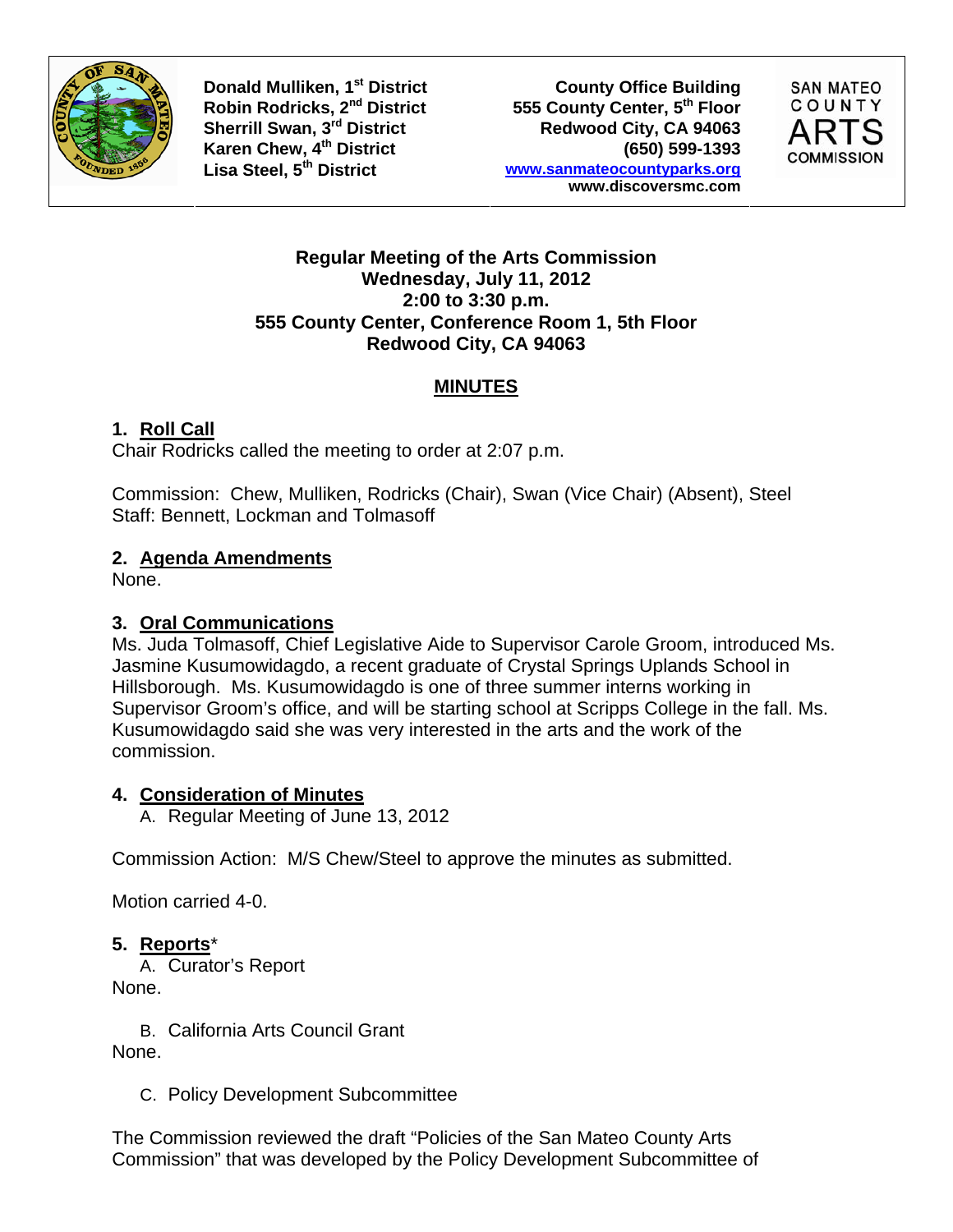Commissioners Mulliken and Rodricks. Topics reviewed were Cultural Diversity, Customer Service, Freedom of Expression, Public Art, Policy for Awarding Grants, Accessibility for People with Disabilities, and Conflict of Interest.

It was suggested under Public Art, first bullet point to replace "supervise and control" with "advise and consult." Under same topic, fifth bullet point, add "original or limited editions" after "comprise," and "as public art" replacement "for ornament or commemoration" at the end of the sentence. It was also suggested that an art registry of artworks in the County government's passion be established.

Under Policy for Awarding Grants, the phrase "to grants programs guidelines was added to the end of the second bullet point, to read: "The nature of the grants and the qualifications for receiving them shall be specific to grant programs guidelines." Under the sixth bullet point, it was suggested to replace "Chair of the Commission" with "County Counsel." Under the seventh bullet point, discussion revolved around whether grants would be made only to non-profits and or to for-profit organizations. It was suggested to strick this bullet point at this time, until more grant program specificity was reached.

Item to be considered at the August 8 meeting.

#### **6. Action Items**

A. Review and Approve Draft Request for Proposal for Grants and Workshop Manager

Parks Superintendent Lockman suggested that the Commission consider providing the Board of Supervisors with the Five-Year Strategic Plan for their review prior to issuing a request for proposals for a grants and workshop manager.

Commission consensus was for staff to provide the Board with a members' memo and the strategic plan.

Item was continued until the August 8 meeting.

B. Review and Approve Draft 2012-2013 Arts Commission Calendar

Commission discussion centered on whether adopting the proposed calendar would lock the Commission into deadlines and commitments that might not prove to be possible. It was agreed that the calendar was a working document and would guide the Commission in its actions.

Commission Action: MS Chew/Steel to adopt the Draft 2012-2013 Arts Commission Calendar as a working document with one change, moving "Post RFP for Grants Programs Manager" to August from July.

Motion carried 4-0.

#### **7. Staff and Commission Reports**

Commissioner Chew said rather than a Facebook page for the Commission she was looking into a twitter account. She said the Commission might want to consider an "avatar" that could be followed to arts events happening in the County.